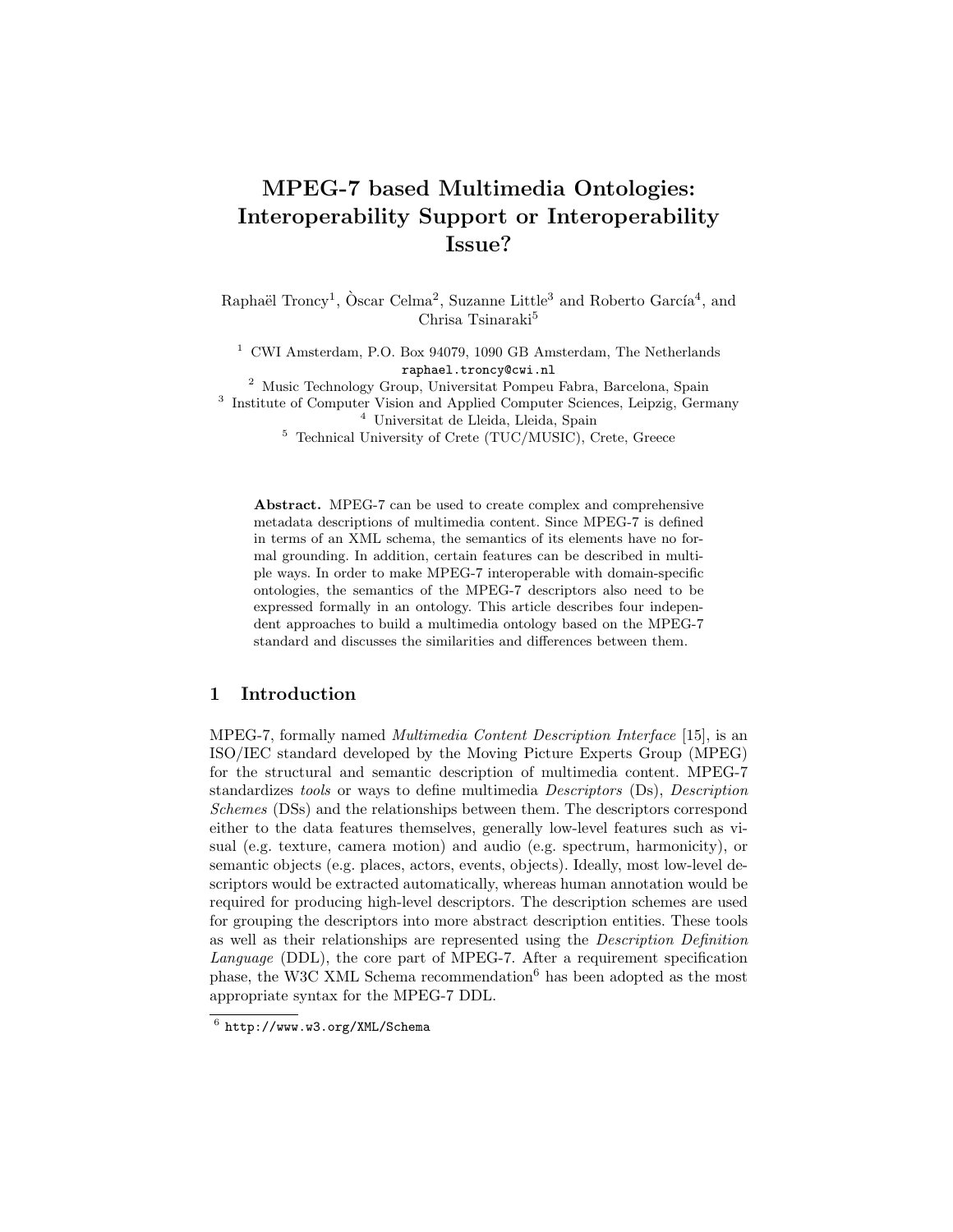The flexibility of MPEG-7 is therefore based on allowing descriptions to be associated with arbitrary multimedia segments, at any level of granularity, using different levels of abstraction. The downside of the breadth targeted by MPEG-7 is its complexity and its ambiguity. Hence, MPEG-7 XML Schemas define 1182 elements, 417 attributes and 377 complex types which make the standard difficult to manage. Moreover, the use of XML Schema implies that a great part of the semantics remains implicit. For example, very different syntactic variations may be used in multimedia descriptions with the same intended semantics, while remaining valid MPEG-7 descriptions. Given that the standard does not provide a formal semantics for these descriptions, this syntax variability causes serious interoperability issues for multimedia processing and exchange [16, 17, 22]. The profiles introduced by MPEG-7 and their possible formalization [21] concern, by definition, only a subset of the whole standard.

For alleviating the lack of formal semantics in MPEG-7, four multimedia ontologies represented in OWL and covering the whole standard have been proposed [1, 4, 9, 24]. In this paper, the proposers of these four ontologies compare and discuss these four modeling approaches. The four MPEG-7 based ontologies are presented in section 2. We use then a common example, the semantic description of regions of a still image, in order to compare the resulting RDF descriptions (section 3). We discuss the main differences of these ontologies using three criteria:  $i$ ) the way the multimedia ontology is linked with domain semantics,  $ii)$  the MPEG-7 coverage of the multimedia ontology, and  $iii)$  the scalability and modeling rationale of the conceptualization (section 4). We present other related multimedia ontologies in section 5 and give a conclusion in section 6.

# 2 MPEG-7 based Multimedia Ontologies

From 2001 until the present time, four main ontologies that formalize the MPEG-7 standard using Semantic Web languages have been proposed. In the following, we describe these four ontologies, and the main characteristics as well as the context in which they have been developed are summarized in the Table 1.

## 2.1 Hunter's MPEG-7 ontology

In 2001, Hunter proposed an initial manual translation of MPEG-7 into RDFS (and then into DAML+OIL) and provided a rationale for its use within the Semantic Web [9]. This multimedia ontology was translated into OWL, extended and harmonized using the ABC upper ontology [14] for applications in the digital libraries [10, 11] and eResearch fields [12].

The current version is an OWL Full ontology containing classes defining the media types (Audio, AudioVisual, Image, Multimedia, Video) and the decompositions from the MPEG-7 Multimedia Description Schemes (MDS) part [15]. The descriptors for recording information about the production and creation, usage,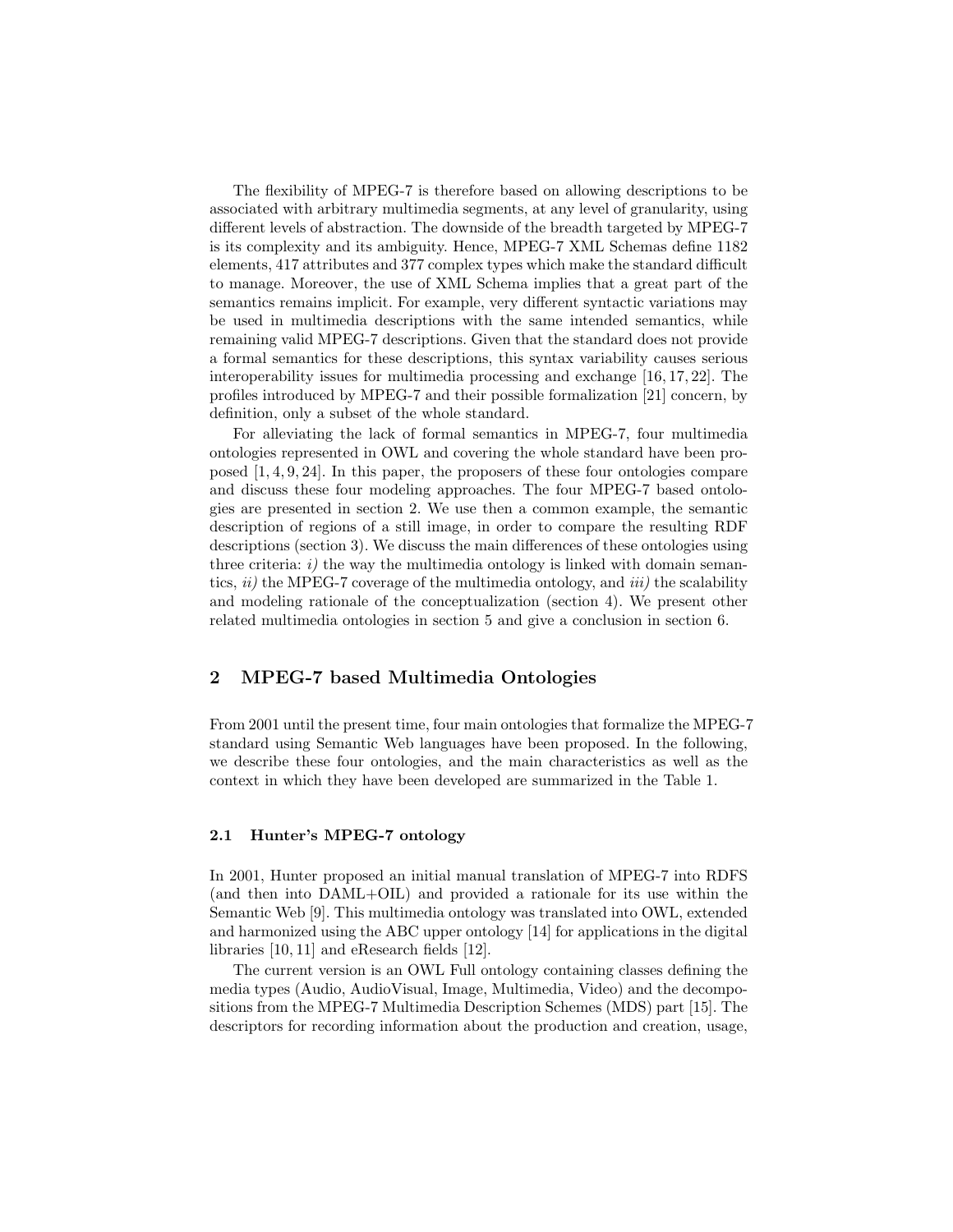|             | Hunter                   | <b>DS-MIRF</b> | Rhizomik   | <b>COMM</b>                                                                           |  |
|-------------|--------------------------|----------------|------------|---------------------------------------------------------------------------------------|--|
| Foundations | ABC.                     | none           | none       | <b>DOLCE</b>                                                                          |  |
| Complexity  | $OWL$ -Full <sup>a</sup> | $OWL-DL^b$     | $OWL-DLc$  | $OWL-DL^d$                                                                            |  |
| Coverage    | $MDS+Visual$             | $MDS + CS$     | All        | $MDS+Visual$                                                                          |  |
| Reference   | 9                        | [24]           | 4          |                                                                                       |  |
|             |                          |                |            | Applications Digital Libraries, Digital Libraries, Digital Rights Multimedia Analysis |  |
|             | le-Research              | $e$ -Learning  |            | Management, and Annotations                                                           |  |
|             |                          |                | e-Business |                                                                                       |  |

Table 1. Summary of the different MPEG-7 based Multimedia Ontologies.

 $a$  http://metadata.net/mpeg7/

 $^b$  http://www.music.tuc.gr/ontologies/MPEG703.zip

 $c$  http://rhizomik.net/ontologies/mpeg7ontos

 $^d$  http://multimedia.semanticweb.org/COMM/

structure and the media features are also defined. The ontology can be viewed in Protégé<sup>7</sup> and has been validated using the WonderWeb OWL Validator<sup>8</sup>.

This ontology has usually been applied to describe the decomposition of images and their visual descriptors for use in larger semantic frameworks. Harmonizing through an upper ontology, such as ABC, enables queries for abstract concepts such as subclasses of events or agents to return media objects or segments of media objects. While the ontology has most often been applied in conjunction with the ABC upper model, it is independent of that ontology and can also be harmonized with other upper ontologies such as SUMO [18] or DOLCE [3].

#### 2.2 DS-MIRF ontology

In 2004, Tsinaraki et al. have proposed the DS-MIRF ontology that fully captures in OWL DL the semantics of the MPEG-7 MDS and the Classification Schemes. The ontology can be visualized with GraphOnto or Protege and has been validated and classified with the WonderWeb OWL Validator. The ontology has been integrated with OWL domain ontologies for soccer and Formula 1 [25] in order to demonstrate how domain knowledge can be systematically integrated in the general-purpose constructs of MPEG-7. This ontological infrastructure has been utilized in several applications, including audiovisual digital libraries and e-learning.

The DS-MIRF ontology has been conceptualized manually, according to the methodology outlined in [24]. The XML Schema simple datatypes defined in MPEG-7 are stored in a separate XML Schema to be imported in the DS-MIRF ontology. The naming of the XML elements are generally kept in the rdf:IDs of the corresponding OWL entities, except when two different XML Schema constructs have the same names. The mapping between the original names of the

 $\frac{7}{7}$  http://protege.stanford.edu/

<sup>8</sup> http://www.mygrid.org.uk/OWL/Validator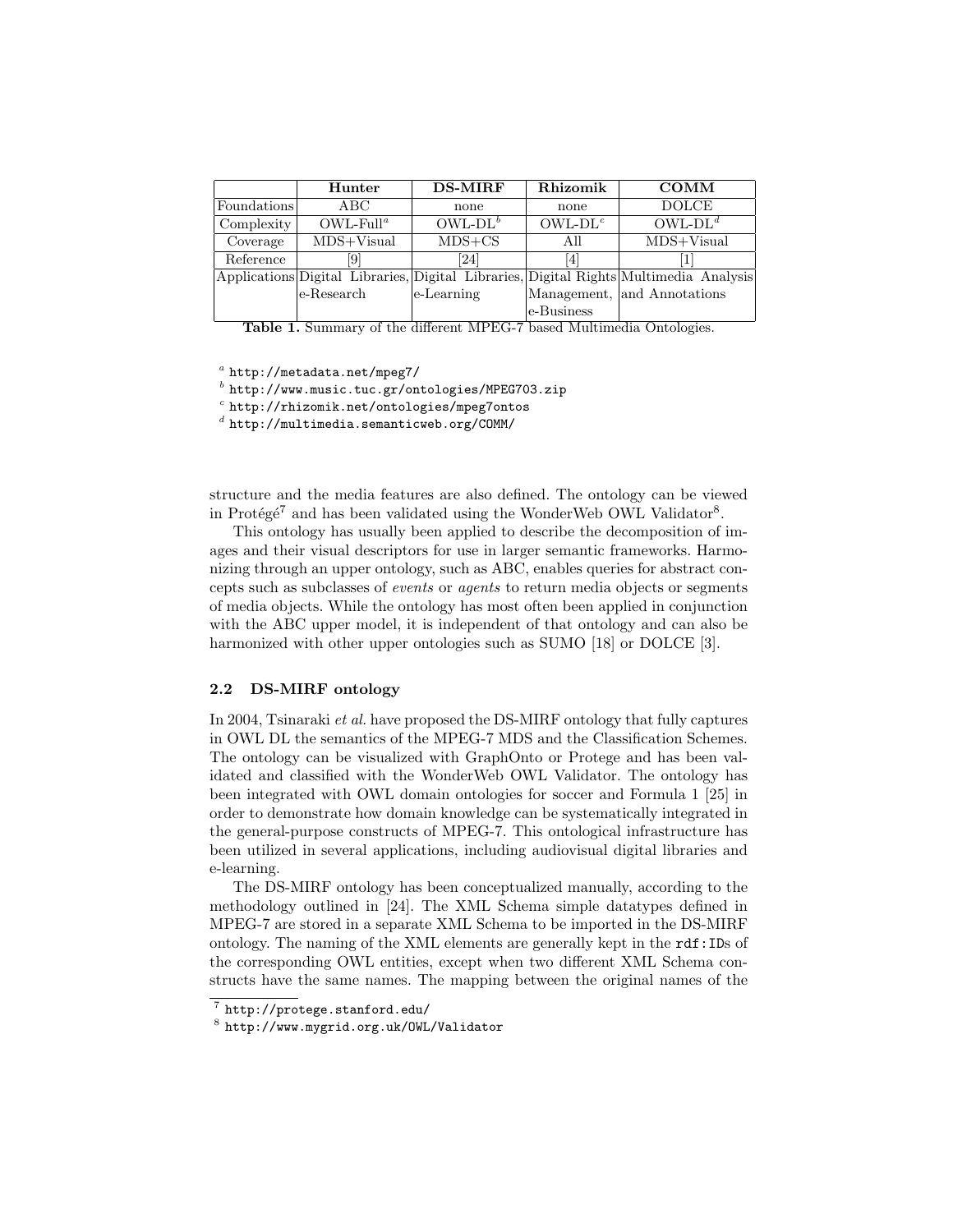MPEG-7 descriptors and the rdf:IDs of the corresponding OWL entities is represented in an OWL DL mapping ontology. Therefore, this ontology will represent, for example, that the Name element of the MPEG-7 type TermUseType is represented by the TermName object property, while the Name element of the MPEG-7 type PlaceType is represented by the Name object property in the DS-MIRF ontology. The mapping ontology also captures the semantics of the XML Schemas that cannot be mapped to OWL constructs such as the sequence element order or the default values of the attributes. Hence, it is possible to return to an original MPEG-7 description from the RDF metadata using this mapping ontology. This process has been partially implemented in GraphOnto [19], for the OWL entities that represent the SemanticBaseType and its descendants.

The generalization of this approach has led to the development of a transformation model for capturing the semantics of any XML Schema in an OWL DL ontology [23]. The original XML Schema is converted into a main OWL DL ontology while a OWL DL mapping ontology keeps trace of the constructs mapped in order to allow circular conversions.

#### 2.3 Rhizomik ontology

In 2005, Garcia and Celma have presented the Rhizomik approach that consists in mapping XML Schema constructs to OWL constructs following a generic XML Schema to OWL together with an XML to RDF conversion [4]. Applied to the MPEG-7 schemas, the resulting ontology covers the whole standard as well as the Classification Schemes and TV Anytime<sup>9</sup>. It can be visualized with Protege or Swoop<sup>10</sup> and has been validated and classified using the Wonderweb OWL Validator and Pellet.

The Rhizomik ontology was originally expressed in OWL Full, since 23 properties must be modeled using an rdf:Property because they have both a data type and object type range, i.e. the corresponding elements are both defined as containers of complex types and simple types. An OWL DL version of the ontology has been produced, solving this problem by creating two different properties (owl:DatatypeProperty and owl:ObjectProperty) for each of them. This change is also incorporated into the XML2RDF step in order to map the affected input XML elements to the appropriate OWL property (object or datatype) depending on the kind of content of the input XML element.

The main contribution of this approach is that it benefits from the great amount of metadata that has been already produced by the XML community. Moreover, it is implemented in the ReDeFer project<sup>11</sup>, which allows to automatically map input XML Schemas to OWL ontologies and, XML data based on them to RDF metadata following the resulting ontologies. This approach has been used with other large XML Schemas in the Digital Rights Management domain, such as MPEG-21 and ODRL [6], or in the E-Business domain [5].

 $^9$  http://www.tv-anytime.org

 $10$  http://code.google.com/p/swoop

<sup>11</sup> http://rhizomik.net/redefer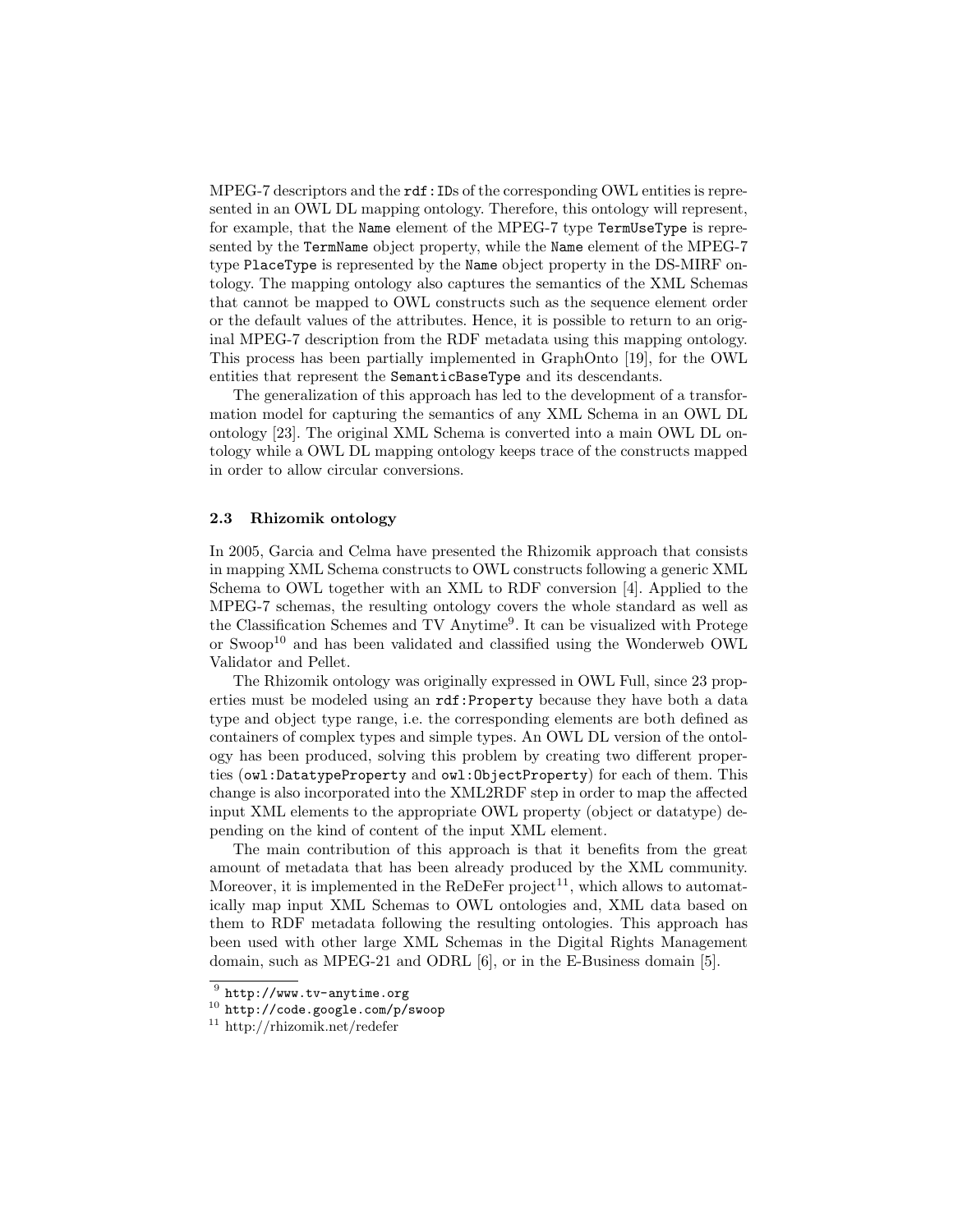#### 2.4 COMM ontology

In 2007, Arndt et al. have proposed COMM, the Core Ontology of MultiMedia for annotation. Based on early work [20, 13], COMM has been designed manually by re-engineering completely MPEG-7 according to the intended semantics of the written standard. The foundational ontology DOLCE serves as the basis of COMM. More precisely, the Description and Situation (D&S) and Ontology of Information Objects (OIO) patterns are extended into various multimedia patterns that formalize the MPEG-7 concepts. The use of a upper-level ontology provides a domain independent vocabulary that explicitly includes formal definitions of foundational categories, such as processes or physical objects, and eases the linkage of domain-specific ontologies because of the definition of top level concepts.

COMM covers the most important part of MPEG-7 that is commonly used for describing the structure and the content of multimedia documents. Current investigations show that parts of MPEG-7 which have not yet been considered (e.g. navigation & access) can be formalized analogously to the other descriptors through the definition of other multimedia patterns.

COMM is an OWL DL ontology that can be viewed using Protege. Its consistency has been validated using  $Fact++-vl.1.5$ . Other reasoners failed to classify it due to the enormous amount of DL axioms that are present in DOLCE. The presented OWL DL version of the core module is just an approximation of the intended semantics of COMM since the use of OWL 1.1 (e.g. qualified cardinality restrictions for number restrictions of MPEG-7 low-level descriptors) and even more expressive logic formalisms are required for capturing its complete semantics<sup>12</sup>.

# 3 Comparing the MPEG-7 Ontologies

To compare the four MPEG-7 based ontologies described above, we used a task to annotate the famous "Big Three" picture, taken at the Yalta (Crimea) Conference, showing the heads of government of the United States, the United Kingdom, and the Soviet Union during World War II (figure 1).

The description could be obtained either manually or automatically from an annotation tool. It could also be the result of an automatic conversion from an MPEG-7 description. The annotation should contain the media identification and locator, define the still region SR1 of the image, and provide the semantics of the region using http://en.wikipedia.org/wiki/Churchill for identifying the resource Winston Churchill. We provide below the RDF descriptions generated by each ontology using the N3 syntax.

 $12$  The reification schema of DOLCE D&S is even not completely expressible in OWL 1.1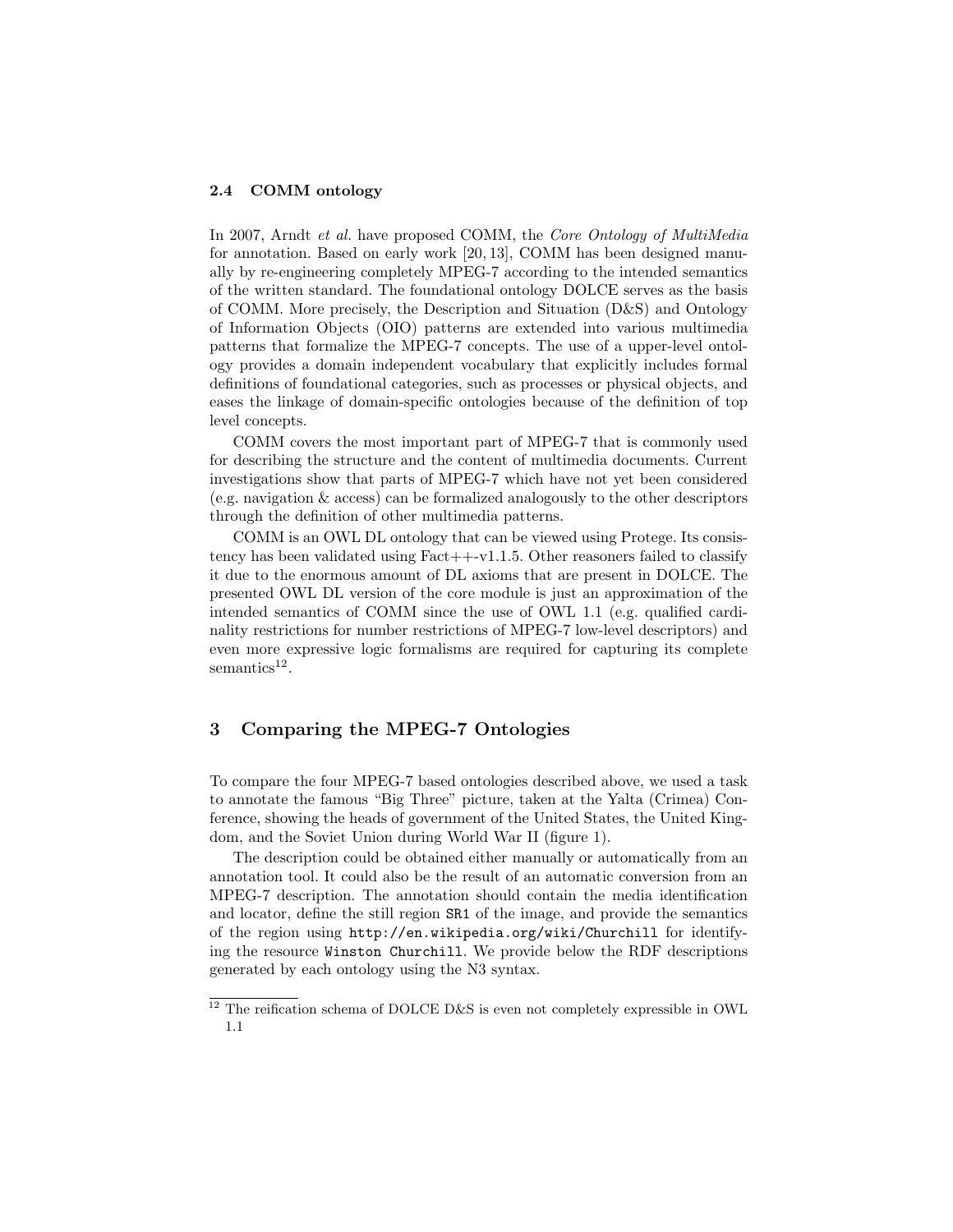

Fig. 1. The "Big Three" at the Yalta Conference (Image adapted from Wikipedia), http://en.wikipedia.org/wiki/Yalta Conference

# 3.1 Hunter's MPEG-7 Ontology

Figure 2 shows an RDF description created manually and compliant with Hunter's MPEG-7 ontology. It focuses mainly on the decomposition of the image into StillRegions and the annotation of the segment with some simple semantics. A basic VisualDescriptor (DominantColor) is also included to show how the output from analysis tools can be included. These statements could also be generated via an (semi-)automatic segmentation and analysis algorithm or through an interactive user annotation interface. In this instance, domain semantics are attached through the use of the depicts relation. Alternatively, an upper ontology could be used to create triples such as mpeg7: Media mpeg7: depicts abc: Event and hence to a domain specific ontology describing, for example, political history.

```
@prefix mpeg7: <http://metadata.net/mpeg7/mpeg7.owl> .
@prefix rdf: <http://www.w3.org/1999/02/22-rdf-syntax-ns#> .
: image mpeg7:MediaLocator <http://en.wikipedia.org/wiki/Image:Yalta_Conference.jpg> .
:image rdf:type mpeg7:image .
:image mpeg7:depicts "The Big Three at the Yalta Conference" .
:image mpeg7:spatial_decomposition :SR1 .
:SR1 a mpeg7:StillRegion .
:SR1 mpeg7:SpatialMask :mask01 .
:mask01 a mpeg7:Polygon .
:mask01 mpeg7:dim (2 5)
:mask01 mpeg7:Coords (5 25 10 20 15 15 10 10 5 15) .
:SR1 mpeg7:DominantColor "rgb(255,255,225)" .
:SR1 mpeg7:depicts "Churchill" .
```
Fig. 2. RDF description of Figure 1 compliant with Hunter's MPEG-7 ontology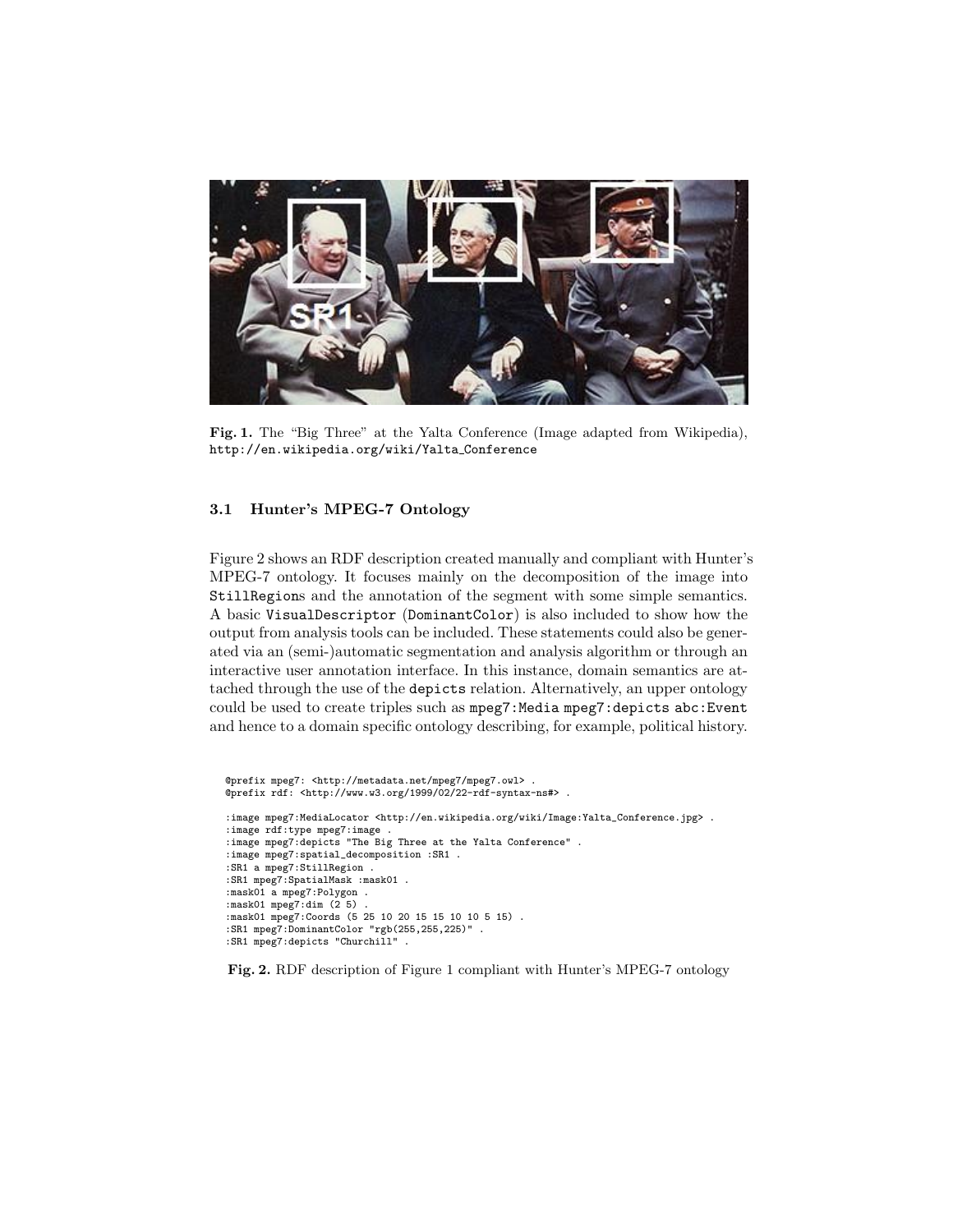#### 3.2 DS-MIRF ontology

Figure 3 shows an RDF description created manually and compliant with the DS-MIRF ontology. The description consists in the image title and the description of the spatial decomposition. The region SR1 showing Winston Churchill is described in details using the region bounding box coordinates, the region title and some material relevant with the content.

```
@prefix MDS: <http://127.0.0.1:8080/ontologies/MPEG703/MDS#>
@prefix Visual: <http://127.0.0.1:8080/ontologies/MPEG703/Visual#>
@prefix rdf: <http://www.w3.org/1999/02/22-rdf-syntax-ns#>
MDS:Mpeg7 rdf:ID "Yalta" MDS:Description [MDS:ContentEntityType;
 MDS:MultimediaContent [MDS:ImageType; rdf:about "#IMG1"] ].
MDS:ImageType rdf:ID "IMG1"; MDS:Image [MDS:StillRegionType;
 MDS:MediaLocator [MDS:MediaLocatorType; MDS:MediaUri
  "http://en.wikipedia.org/wiki/Image:Yalta_Conference.jpg"]
 MDS:CreationInformation [MDS:CreationInformationType;
   MDS:Creation [MDS:CreationType; MDS:Title [MDS:TitleType;
      contentString "The Big Three at the Yalta Conference"] ] ]
    MDS:SpatialDecomposition [MDS:StillRegionSpatialDecompositionType;
     MDS:StillRegion [MDS:StillRegionType; rdf:about "#SR1"] ] ].
MDS:StillRegion [MDS:StillRegionType; rdf:ID "SR1"
  MDS:CreationInformation [MDS:CreationInformationType;
    MDS:Creation [MDS:CreationType;
     MDS:Title [MDS:TitleType; contentString "Winston Churchill"] ]
    MDS:RelatedMaterial [MDS:RelatedMaterialType;
     MDS:MediaLocator [MDS:MediaLocatorType;
       MDS:MediaUri "http://en.wikipedia.org/wiki/Churchill"] ] ]
 MDS:SpatialMask [MDS:SpatialMaskType;
    MDS:SubRegion [Visual:RegionLocatorType;
      Visual:Polygon[Visual:PolygonType;
        Visual:Coords[MDS:IntegerMatrixType; MDS:dim "2 5"
          MDS:contentIntegerVector "5 25 10 20 15 15 10 10 5 15"] ] ] ] ].
```


#### 3.3 Rhizomik Ontology

Figure 4 shows an RDF description generated automatically from an input MPEG-7 XML description and compliant with the Rhizomik ontology. The first step in the XML to RDF mapping process is to model the XML elements tree using the corresponding OWL object and datatype properties from the Rhizomik ontology, i.e. those properties produced in the XSD to OWL mapping for the corresponding elements. The result is a representation for the XML tree based on OWL properties. Then, the resulting RDF graph is enriched with type relations to the OWL Classes that correspond to the XML complex types involved.

Figure 5 shows an HTML rendering of this RDF description. This rendering is based on the ReDeFer RDF2HTML tool<sup>13</sup> which produces a more user-friendly view of the RDF metadata and allows the user to interact with it.

 $\frac{13}{13}$  http://rhizomik.net/redefer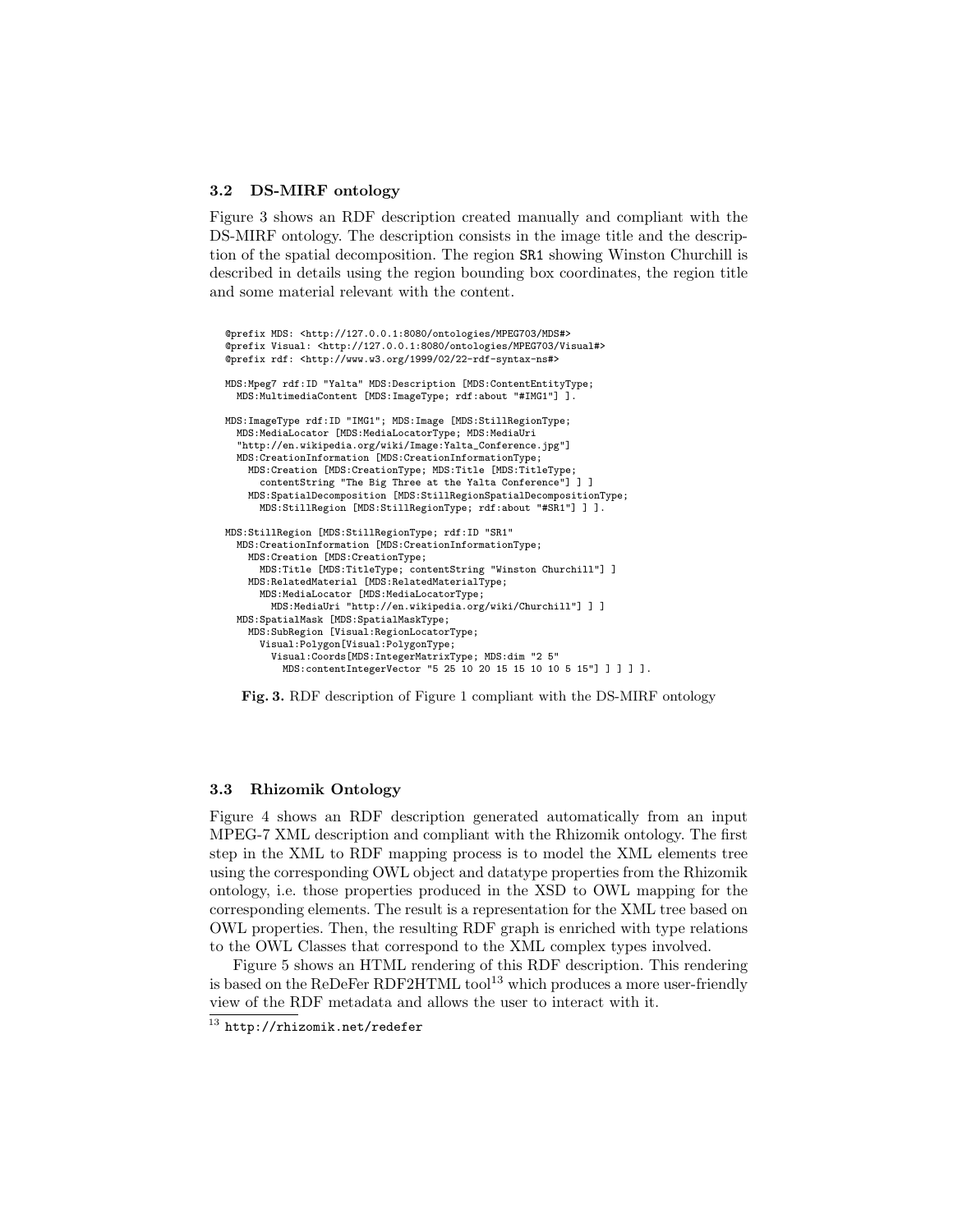```
@prefix : <http://rhizomik.net/ontologies/2005/03/Mpeg7-2001.owl#> .
@prefix rdf: <http://www.w3.org/1999/02/22-rdf-syntax-ns#> .
<urn:example#Yalta> :Description [ a :ContentEntityType;
  :MultimediaContent [ a :ImageType;
    :Image <urn:example#IMG1> ] ] .
<urn:example#IMG1> a :StillRegionType;
  :CreationInformation [ :Creation [
    :Title "The Big Three at the Yalta Conference" ] ];
  :MediaLocator [
    :MediaUri "http://en.wikipedia.org/wiki/Image:Yalta_Conference.jpg" ];
  :SpatialDecomposition [
    :StillRegion <urn:example#SR1> ] .
<urn:example#SR1> a :SegmentType;
  :Semantic <http://en.wikipedia.org/wiki/Churchill>;
  :TextAnnotation [ :KeywordAnnotation [
    :Keyword "Churchill", "Winston" ] ] ;
  :SpatialMask [ :SubRegion [ :Polygon [ :Coords [
    :dim "2 5";
     rdf:value "5 25 10 20 15 15 10 10 5 15" ] ] ] ] .
<http://en.wikipedia.org/wiki/Churchill>
 :Label [
   :Name "Winston Churchill" ].
```
Fig. 4. RDF description of Figure 1 compliant with the Rhizomik ontology

## 3.4 COMM Ontology

Figure 6 shows an RDF description created manually and compliant with the COMM ontology. The description starts with the traditional housekeeping and the declaration of the various namespaces. COMM has been designed in various modules for representing the *visual* and *audio* parts or the *datatypes* used. The descriptors used for localizing parts of media assets are formalized in the localization module. Finally, the COMM multimedia patterns use extensively the properties defined in the DOLCE D&S ontology.

The decomposition of Figure 1 into the still region SR1 (the bounding box of Churchill's face) is represented by an image-data instance which plays a still-region-role. It is located by a digital-data instance which expresses the region-locator-descriptor defined by a bounding-box. Due to the semantic annotation pattern, one can annotate the still region by connecting it with the URI http://en.wikipedia.org/wiki/Winston\_Churchill, an instance of a foaf:Person.

# 4 Discussion

The four RDF descriptions detailed above differ substantially, even though they aim to represent the same semantics and are all based on MPEG-7. In this section, we discuss the main differences of the underlying ontologies using three criteria:  $i)$  the way the multimedia ontology is linked with domain semantics,  $ii)$ the MPEG-7 coverage of the multimedia ontology, and *iii*) the scalability and modeling rationale of the conceptualization.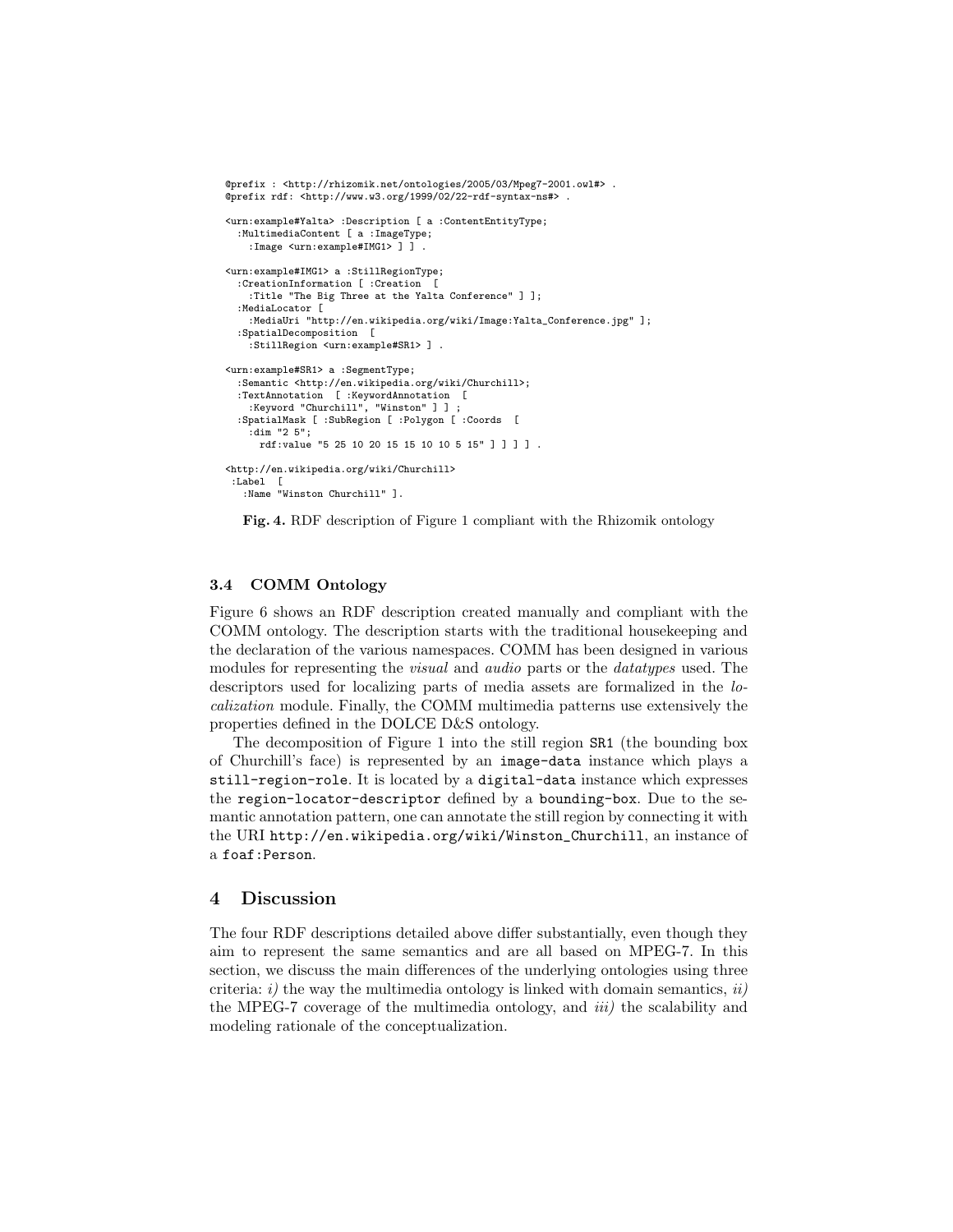|                                          |  |                                                                  |                                             |                              | edit del new                                |  |  |
|------------------------------------------|--|------------------------------------------------------------------|---------------------------------------------|------------------------------|---------------------------------------------|--|--|
|                                          |  |                                                                  |                                             | Yalta                        |                                             |  |  |
| Description MultimediaContent Image IMG1 |  |                                                                  |                                             |                              |                                             |  |  |
|                                          |  |                                                                  |                                             |                              | <b>Referrers</b>                            |  |  |
|                                          |  |                                                                  |                                             |                              | edit - del - new                            |  |  |
|                                          |  |                                                                  |                                             |                              | <b>IMG1 a StillRegionType</b>               |  |  |
| CreationInformation                      |  | <b>Creation</b>                                                  | Title The Big Three at the Yalta Conference |                              |                                             |  |  |
| MediaLocator                             |  | MediaUri http://en.wikipedia.org/wiki/Image:Yalta_Conference.jpg |                                             |                              |                                             |  |  |
| SpatialDecomposition StillRegion SR1     |  |                                                                  |                                             |                              |                                             |  |  |
|                                          |  |                                                                  |                                             |                              | <b>Referrers</b>                            |  |  |
|                                          |  |                                                                  |                                             |                              | edit - del - new                            |  |  |
|                                          |  |                                                                  |                                             | <b>SRI a SegmentType</b>     |                                             |  |  |
| Semantic                                 |  | Label Name Winston Churchill                                     |                                             |                              |                                             |  |  |
| SpatialMask                              |  |                                                                  |                                             | SubRegion   Polygon   Coords | dim 25<br>value 5 25 10 20 15 15 10 10 5 15 |  |  |
| TextAnnotation KeywordAnnotation         |  |                                                                  |                                             | Keyword Winston              | Keyword Churchill                           |  |  |
|                                          |  |                                                                  |                                             |                              | <b>Referrers</b>                            |  |  |

Fig. 5. HTML view automatically generated by the ReDeFer tool

```
@prefix rdf: <http://www.w3.org/1999/02/22-rdf-syntax-ns#> .
@prefix dns: <http://multimedia.semanticweb.org/COMM/extended-dns-very-lite.owl#> .
@prefix foaf: <http://xmlns.com/foaf/0.1/> .
@prefix core: <http://multimedia.semanticweb.org/COMM/core.owl#> .
@prefix visual: <http://multimedia.semanticweb.org/COMM/visual.owl#> .
@prefix loc: <http://multimedia.semanticweb.org/COMM/localization.owl#> .
@prefix data: <http://multimedia.semanticweb.org/COMM/datatype.owl#> .
<#SR1> a core:image-data;
 dns:realized-by [
   http://en.wikipedia.org/wiki/Image:Yalta_Conference.jpg a core:media ];
 dns:plays [
   visual:still-region-role [
     dns:requires [
       loc:spatial-mask-role [
         dns:played-by [
            loc:region-locator-descriptor [
              dns:defines [
                loc:bounding-box [<br>data:has-rectangle "5 25 10 20 15 15 10 10 5 15"^^xsd:string ] ] ] ] ] ] ] ] ];
 dns:setting [
   core:semantic-annotation [
     dns:satisfies [
       dns:method [
         dns:defines [
            core:semantic-label-role [
              dns:played-by http://en.wikipedia.org/wiki/Churchill ] ];
         dns:defines [
            core:annotated-data-role [
              dns:played-by <#SR1> ] ] ] ];
      dns:setting-for [
        http://en.wikipedia.org/wiki/Churchill a foaf:Person;
         foaf:name "Winston Churchill" ] ] ].
```
#### Fig. 6. RDF description of Figure 1 compliant with the COMM ontology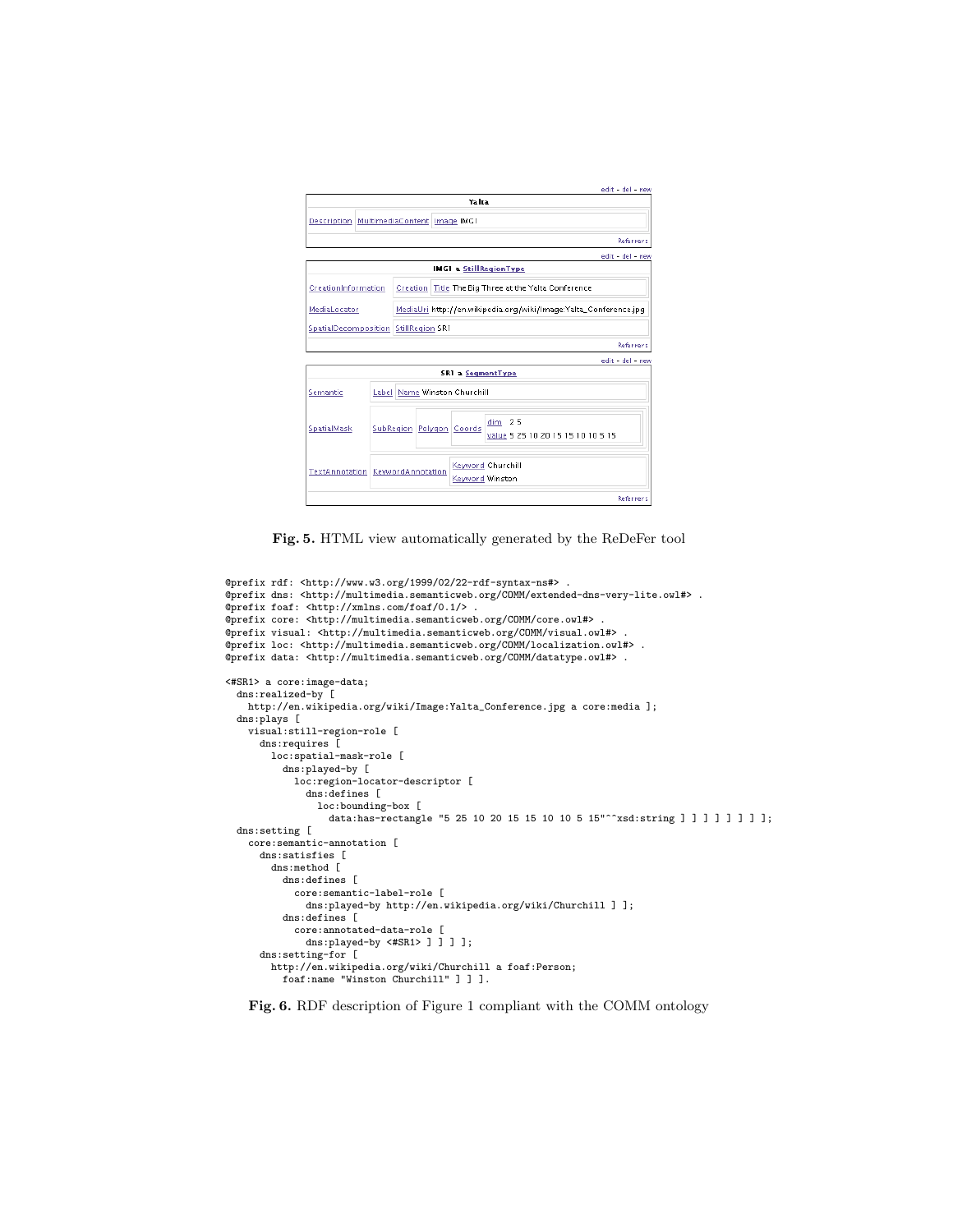#### 4.1 Integration with domain semantics

The link between a multimedia ontology and any domain ontologies is crucial. In our example, we observe that a more complete description could include information about "Churchill" (a person, a British Prime Minister, etc.) and about the event. In addition, details about the provenance of the image (e.g. date taken, photographer, camera used) could also be linked to complete the description. The statements contained in the descriptions above, in conjunction with any of the four underlying ontologies presented in this paper, can then be used to answer queries such as "find all images depicting Churchill" or "find all media depicting British Prime Ministers". Furthermore, subjective queries such as "find images with a 'bright' segment in them", where 'bright' is defined as mpeg7:DominantColor greater than rgb(220,220,220), are also possible.

Hunter's MPEG-7 and COMM ontologies both use an upper ontology approach to relate with other ontologies (ABC and DOLCE). Hunter's ontology uses either semantic relations from MPEG-7, such as depicts, or defines external properties that use an MPEG-7 class, such as mpeg7:Multimedia, as the domain or range. In COMM, the link with existing vocabularies is made within a specific pattern: the Semantic Annotation Pattern, reifing the DOLCE Ontology of Information Object (OIO) pattern. Consequently, any domain specific ontology goes under the dolce:Particular or owl:Thing class.

The DS-MIRF ontology integrates domain knowledge by sub-classing one of the MPEG-7 SemanticBaseType: places, events, agents, etc. Furthermore, it fully captures the semantics of the various MPEG-7 relationships represented as instances of the RelationType. According to the standard, the value of the these properties must come from some particular classification schemes: RelationBaseCS, TemporalRelationCS, SpatialRelationCS, GraphRelationCS and SemanticRelationCS. A typed relationship ontology extending DS-MIRF has been defined for capturing all these relationships.

### 4.2 Coverage of a multimedia ontology

The four multimedia ontologies discussed here cover partially or totally MPEG-7 (see Table 1). They also extend sometimes the standard. For example, Hunter's MPEG-7 ontology has been extended for the description of scientific mixedmedia data. Common terms used in signal processing and image analysis for describing detailed low-level features such as eccentricity, major axis length, lightest color, etc. are lacking in the MPEG-7 visual descriptors. These extra visual feature descriptors have been introduced as sub-properties of the the visual descriptor and color properties, using the namespace mpeg7x to keep these extensions independent of the core MPEG-7 descriptors [7].

The modeling approach of COMM confirms that the ontology offers even more possibilities for multimedia annotation than MPEG-7 since it is interoperable with existing web ontologies. The explicit representation of algorithms in the multimedia patterns describes the multimedia analysis steps (e.g. manual annotation, output of an analysis algorithm), something that is not possible in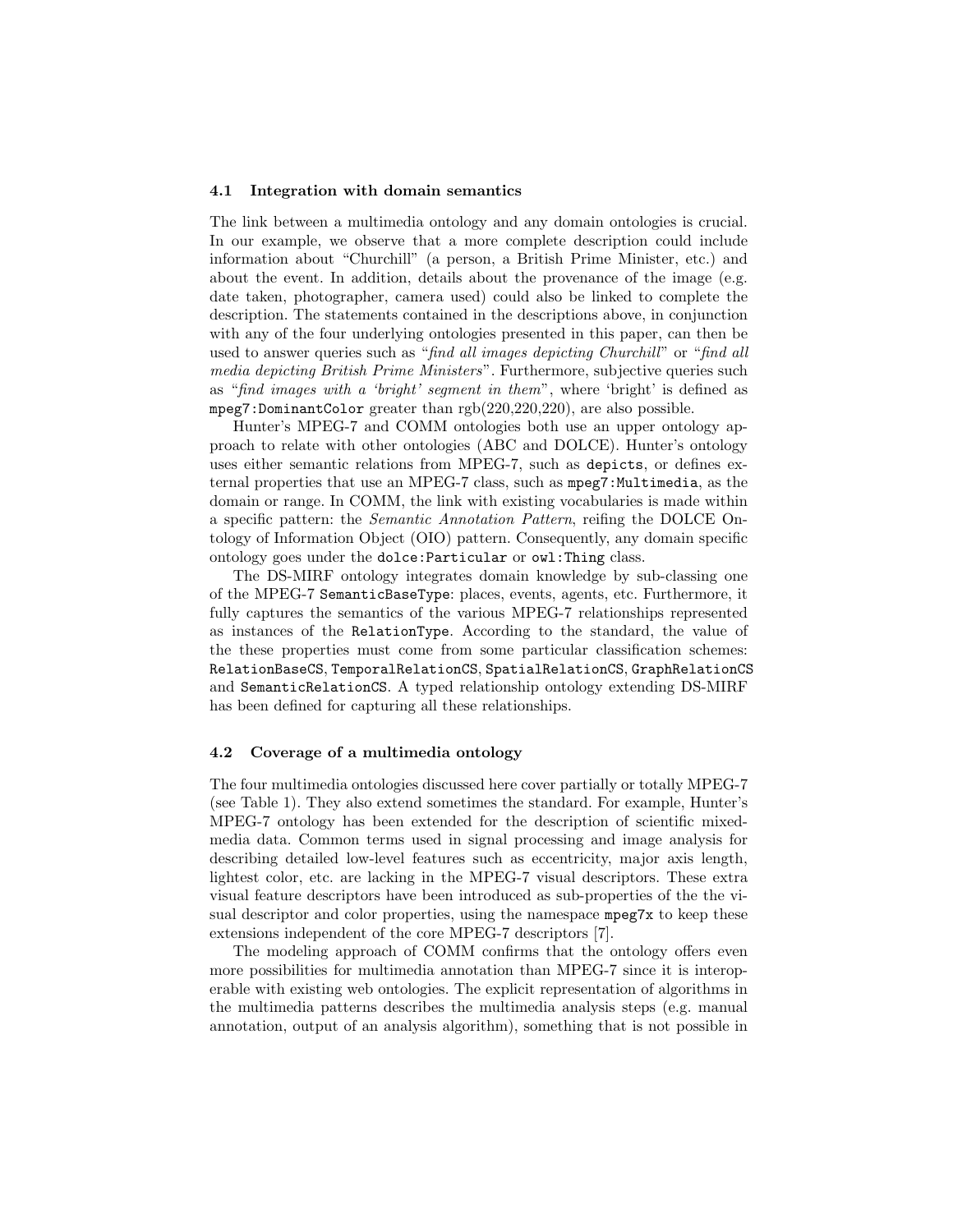MPEG-7. The need for providing this kind of annotation is demonstrated in the use cases of the W3C Multimedia Semantics Incubator Group<sup>14</sup>.

#### 4.3 Modeling decisions and scalability

An important modeling decision for each of the four ontologies is how much they are tied to the MPEG-7 XML Schema. These decisions impact upon the ability of the ontology to support descriptions generated automatically and directly from MPEG-7 XML output and on the complexity of the resulting RDF. Therefore the modeling choices also affect the scalability of the systems using these ontologies and their ability to handle large media data sets and cope with reasoning over very large quantities of triples.

Both the DS-MIRF and the Rhizomik ontologies are based on a systematic one-to-one mapping from the MPEG-7 descriptors to equivalent OWL entities. For the DS-MIRF ontology, the mapping has been carried out manually while for the Rhizomik ontology, it has been automated using an XSL transformation and it is complemented with an XML to RDF mapping. This has been a key motivator for the Rhizomik ontology and the ReDeFer tool where the objective is to provide an intermediate step before going to a more complete multimedia ontology, such as COMM.

The advantage of the one-to-one mapping is that the transformation of the RDF descriptions back to MPEG-7 descriptions may be automated later on. In addition, this approach enables the exploitation of legacy data and allows existing tools that output MPEG-7 descriptions to be integrated into a semantic framework. The main drawback of this approach is that it does not guarantee that the intended semantics of MPEG-7 is fully captured and formalized. On the contrary, the syntactic interoperability and conceptual ambiguity problems such as the various ways of expressing a semantic annotation remain.

The COMM ontology avoids doing a one-to-one mapping for solving these ambiguities that come from the XML Schemas, while an MPEG-7-to-COMM converter is still available for re-using legacy metadata. A direct translation from an MPEG-7 XML description using Hunter's ontology is possible. However, in practice, the multimedia semantics captured by the ontology have instead been used to link with domain semantics. Therefore rather than translating MPEG-7 XML descriptions into RDF, this ontology has been used to define semantic statements about a media object and to relate these statements to the domain semantics. This results in a smaller number of triples (see Table 2).

|                                   |  | Hunter DS-MIRF Rhizomik COMM |  |  |  |  |  |  |
|-----------------------------------|--|------------------------------|--|--|--|--|--|--|
| Number of RDF triples             |  |                              |  |  |  |  |  |  |
| י ו יו יו יו יו יותרות זו יותר הו |  |                              |  |  |  |  |  |  |

Table 2. Raw number of RDF triples (without inference) of each image description.

 $14$  http://www.w3.org/2005/Incubator/mmsem/XGR-interoperability/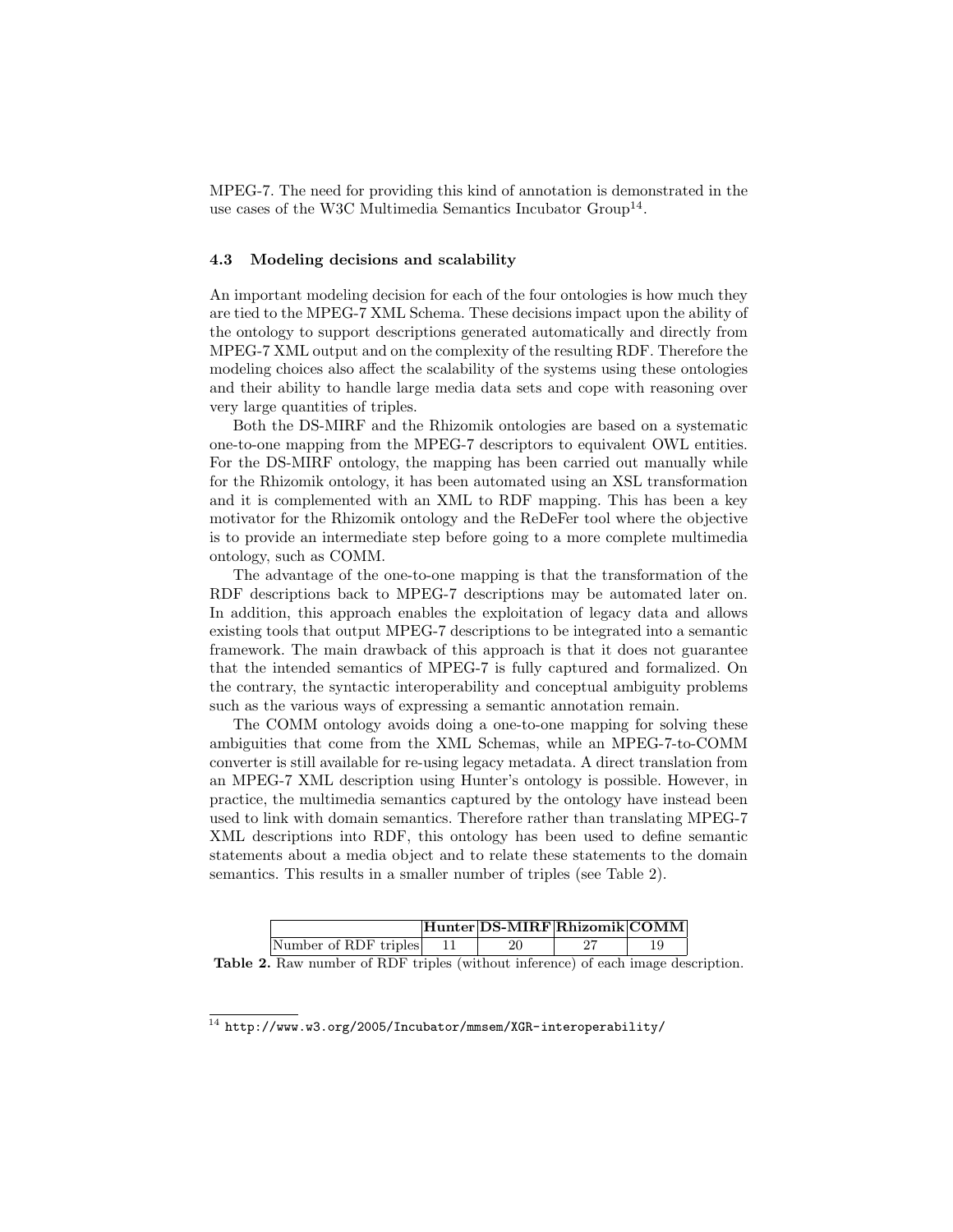# 5 Related work

The MPEG-7 based ontologies discussed here aim to provide richer semantics and better frameworks for multimedia description and exchange than can be addressed by these standards. Related efforts to develop multimedia ontologies include the following. The Visual Descriptor Ontology<sup>15</sup> (VDO) [2] is based on the MPEG-7 Visual part and used for image and video analysis. Hollink et al. have proposed a visual ontology by extending Wordnet with multimedia semantics from Hunter's ontology, specifically for use within the museums and art domain [8]. Vembu et al. have developed an MPEG-7 based ontology and applied it to annotating football (soccer) videos [26]. Similar to the approach used in Hunter's ontology and in COMM, this ontology uses the decomposition and visual components of MPEG-7 and captures high-level domain semantics in domain specific ontologies.

# 6 Conclusion

In this paper, we have described the four ontologies based on the MPEG-7 standard developed for the purpose of formally expressing multimedia semantics and facilitating interoperability with domain ontologies. We used an image annotation scenario and we produced RDF descriptions for demonstrating some of the differences and similarities between these ontologies and how they integrate domain semantics.

While developing each of these ontologies, different modeling decisions have been made and different approaches to integration were chosen. These choices have been based upon the particular implementation and intended use of the ontologies. While the resulting ontologies are different, they still share the core multimedia semantics, since they are based upon the MPEG-7 standard, and can therefore be seen as complementary solutions to the central issue. Descriptions built using these ontologies offer many advantages over MPEG-7 data structured using only the MPEG-7 XML Schema.

# Acknowledgments

The research leading to this paper was partially supported by the European Commission under contract FP6-027026, Knowledge Space of semantic inference for automatic annotation and retrieval of multimedia content – K-Space. Suzanne Little's work has been partially conducted during the tenure of a MUSCLE Internal Fellowship under contract FP6-507752. The DS-MIRF ontology was partially funded in the scope of the DELOS II Network of Excellence in Digital Libraries under contract FP6-026059. The Rhizomik ontology has been partially funded by the Spanish research project S5T (Scalable Semantic personalized Search of Spoken and written contents on the Semantic Web) TIN2005-06885.

 $^{15}$  http://image.ece.ntua.gr/~gstoil/VDO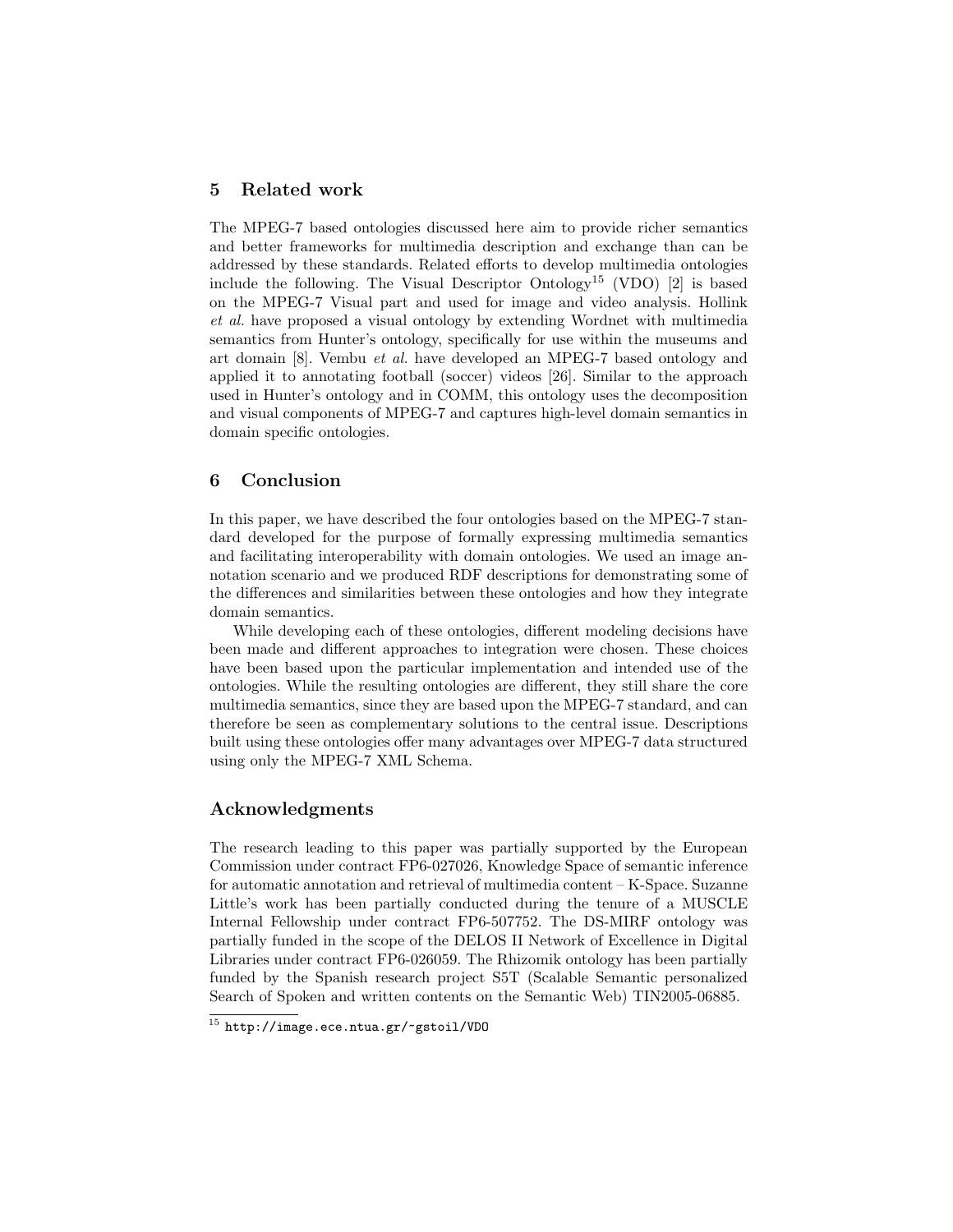# References

- 1. Richard Arndt, Raphaël Troncy, Steffen Staab, Lynda Hardman, and Miroslav Vacura. COMM: Designing a Well-Founded Multimedia Ontology for the Web. In  $6^{th}$  International Semantic Web Conference (ISWC), 2007.
- 2. Stephan Bloehdorn, Kosmas Petridis, Carsten Saathoff, Nikos Simou, Vassilis Tzouvaras, Yannis Avrithis, Siegfried Handschuh, Yiannis Kompatsiaris, Steffen Staab, and Michael G. Strintzis. Semantic Annotation of Images and Videos for Multimedia Analysis. In 2<sup>nd</sup> European Semantic Web Conference (ESWC), pages 592–607, 2005.
- 3. Aldo Gangemi, Nicola Guarino, Claudio Masolo, Alessandro Oltramari, and Luc Schneider. Sweetening Ontologies with DOLCE. In  $13^{th}$  International Conference on Knowledge Engineering and Knowledge Management (EKAW), pages 166–181, 2002.
- 4. Roberto Garcia and Oscar Celma. Semantic Integration and Retrieval of Multimedia Metadata. In  $5^{th}$  International Workshop on Knowledge Markup and Semantic Annotation, pages 69–80, 2005.
- 5. Roberto Garcia and Rosa Gil. Facilitating Business Interoperability from the Semantic Web. In  $10^{th}$  International Conference on Business Information Systems (BIS), pages 220–232, 2007.
- 6. Roberto Garcia, Rosa Gil, and Jaime Delgado. A Web Ontologies Framework for Digital Rights Management. Journal of Artificial Intelligence and Law, 15:137–154, 2007.
- 7. Laura Hollink, Suzanne Little, and Jane Hunter. Evaluating the Application of Semantic Inferencing Rules to Image Annotation. In  $3^{rd}$  International Conference on Knowledge Capture (K-CAP), 2005.
- 8. Laura Hollink, Marcel Worring, and A.Th. Schreiber. Building a Visual Ontology for Video Retrieval. In  $13^{th}$  ACM International Conference on Multimedia, 2005.
- 9. Jane Hunter. Adding Multimedia to the Semantic Web Building an MPEG-7 Ontology. In 1<sup>st</sup> International Semantic Web Working Symposium (ISWC), pages 261–281, 2001.
- 10. Jane Hunter. Combining the CIDOC/CRM and MPEG-7 to Describe Multimedia in Museums. In Museums on the Web (MW), 2002.
- 11. Jane Hunter. Enhancing the semantic interoperability of multimedia through a core ontology. IEEE Transactions on Circuits and Systems for Video Technology, 13(1):49–58, 2003.
- 12. Jane Hunter and Suzanne Little. A Framework to Enable the Semantic Inferencing and Querying of Multimedia Content. International Journal of Web Engineering and Technology – Special Issue on the Semantic Web, 2(2/3):264–286, 2005.
- 13. Antoine Isaac and Raphaël Troncy. Designing and Using an Audio-Visual Description Core Ontology. In Workshop on Core Ontologies in Ontology Engineering, 2004.
- 14. Carl Lagoze and Jane Hunter. The ABC Ontology and Model (v3.0). Journal of Digital Information, 2(2), 2001.
- 15. MPEG-7. Multimedia Content Description Interface. Standard No. ISO/IEC 15938, 2001.
- 16. Frank Nack, Jacco van Ossenbruggen, and Lynda Hardman. That Obscure Object of Desire: Multimedia Metadata on the Web (Part II). IEEE Multimedia, 12(1), 2005.